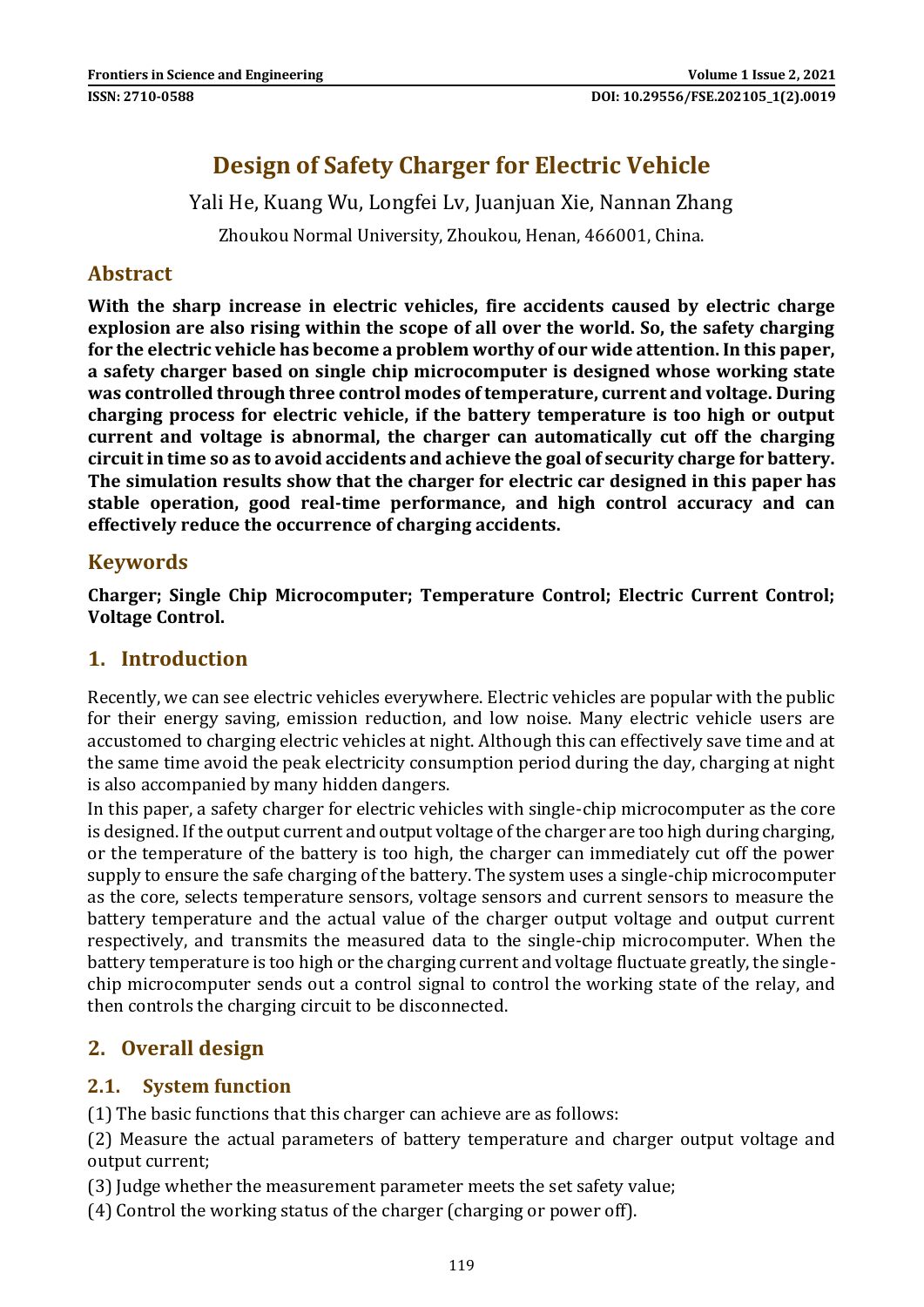#### **2.2. System module**

The hardware circuit modules of this design include five modules: data acquisition circuit module, data processing circuit module, button circuit module, actuator module, and display circuit module. The composition and function of each hardware circuit module are as follows:

(1) Data acquisition module. This module mainly includes a temperature sensor, a voltage sensor and a current sensor. It collects the battery temperature, the output voltage of the charger, and the output current respectively to obtain three important data during charging.

(2) Data processing module. This module is a single-chip microcomputer, used to process the collected data and transmit it to the display; and can be compared with the preset safety value range. When the collected information exceeds the safety value range, the single-chip microcomputer sends out a control signal to control the relay Working status.

(3) Button module. This module is used to set the safety value (threshold value).

(4) Executive agency. This module is a relay circuit, and its working state is controlled by a single-chip microcomputer.

(5) Display module. This module is used to display the set safety value and collected data.

The connection form of each of the above-mentioned modules is shown in Figure 1.



Figure 1. System hardware structure diagram

In Figure 1, the button circuit stores the preset safety value in the single-chip microcomputer, and the data collected by each sensor is sent to the single-chip microcomputer. The single-chip microcomputer sends the safety value and the collected data to the display circuit for display, and compares the collected data with the preset value. If it is higher than the preset value range, the single-chip microcomputer sends out a control signal to execute the component action.

### **3. Introduction of key components**

### **3.1. MCU**

In this design, AT89C51 single-chip microcomputer is selected as the information processing unit, and after processing the information collected by the sensor, it sends out signals to control the actions of components such as relays. Its pin is shown as in Fig. 2.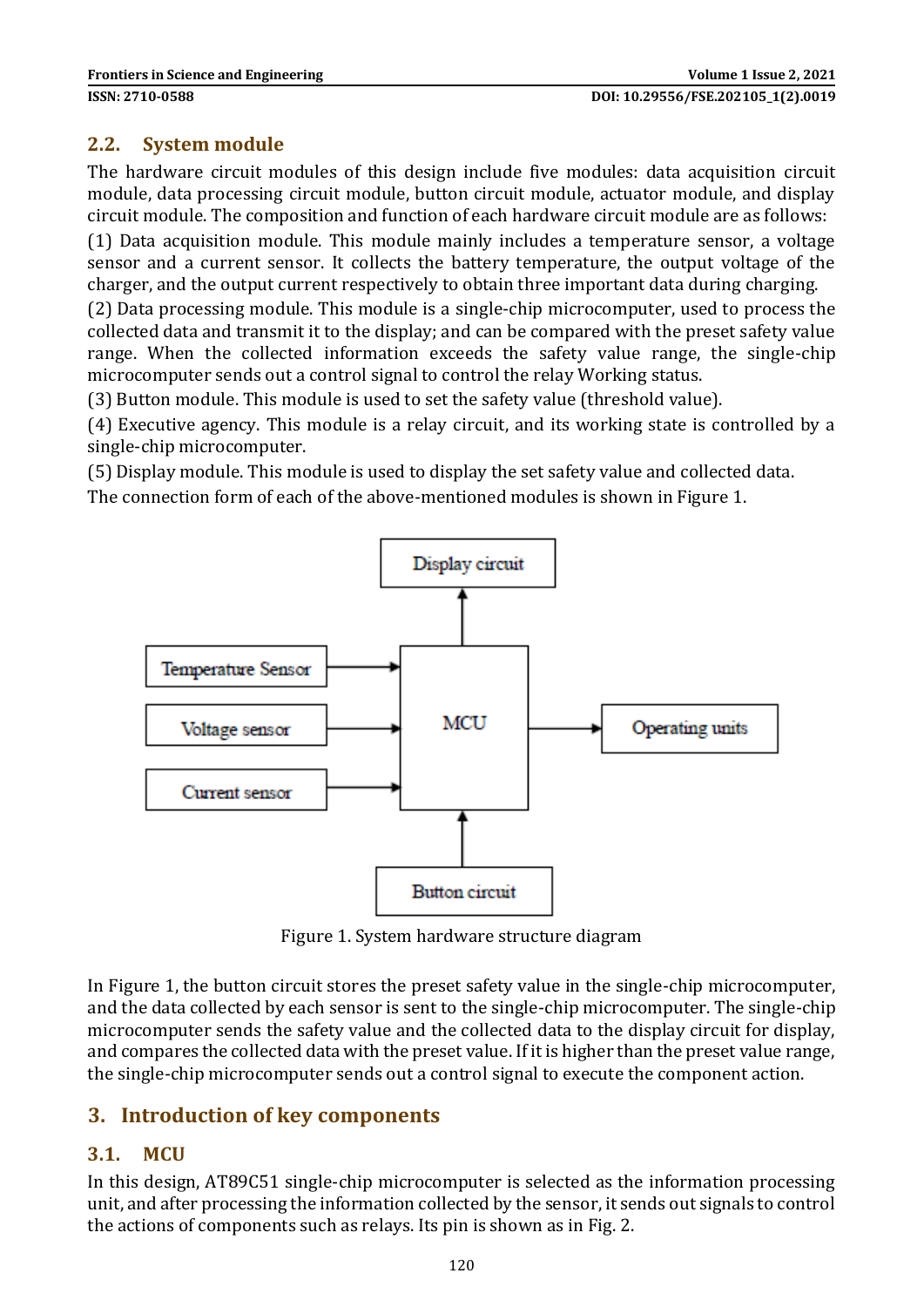**ISSN: 2710-0588 DOI: 10.29556/FSE.202105\_1(2).0019** 

|                                                        | U1                                                                                           |                                                                                                        |                                                                                           |                         |
|--------------------------------------------------------|----------------------------------------------------------------------------------------------|--------------------------------------------------------------------------------------------------------|-------------------------------------------------------------------------------------------|-------------------------|
| 19                                                     | <b>XTAL1</b>                                                                                 | P0.0/AD0                                                                                               | 39                                                                                        | Pί                      |
|                                                        |                                                                                              | PO.1/AD1                                                                                               | 38                                                                                        | P(                      |
|                                                        |                                                                                              | P0.2/AD2                                                                                               | 37                                                                                        | Ρť                      |
| 18                                                     | XTAL2                                                                                        | P0.3/AD3                                                                                               | 36                                                                                        | Fί                      |
|                                                        |                                                                                              | P0.4/AD4                                                                                               | 35                                                                                        | Ρť                      |
|                                                        |                                                                                              | P0.5/AD5                                                                                               | 34                                                                                        | ΡÇ                      |
|                                                        |                                                                                              | P0.6/AD6                                                                                               | 33                                                                                        | P)                      |
| g.                                                     | RST                                                                                          | P0.7/AD7                                                                                               | 32                                                                                        | $\overline{\mathsf{P}}$ |
| <u> 29</u><br><u>30</u><br>31<br>P12                   | PSEN<br>ALE<br>EA.<br>P <sub>1.0</sub>                                                       | P2.0/A8<br>P2.1/A9<br>P2.2/A10<br>P2.3/A11<br>P2.4/A12<br>P2.5/A13<br>P2.6/A14<br>P2.7/A15<br>P3.0/RXD | 21<br>$\overline{22}$<br>23<br>24<br>25<br>$\overline{26}$<br>27<br><u>28</u><br>10<br>11 |                         |
| P <sub>12</sub>                                        | P <sub>1.1</sub>                                                                             | P3.1/TXD                                                                                               | 12                                                                                        |                         |
| 4<br>214<br>5<br>6<br>$\overline{7}$<br>$\overline{8}$ | P <sub>1.2</sub><br>P <sub>1.3</sub><br>P <sub>1.4</sub><br>P1.5<br>P1.6<br>P <sub>1.7</sub> | P3.2/INTO<br>P3.3/INT1<br>P3.4/T0<br>P3.5/T1<br>P3.6/WR<br>P3.7/RD                                     | 13<br>14<br>15<br>16<br>17                                                                |                         |
| AT89051                                                |                                                                                              |                                                                                                        |                                                                                           |                         |

Figure 2. AT89C51 MCU pins

Pin assignment of AT89C51:

(1) Main power supply pins

40: VCC (+5V);

20: GND (ground);

(2) External crystal oscillator pins

19: XTAL1 (input);

18: XTAL2 (output);

(3) Control pins

9: RST/VPP (reset);

30: ALE/PROG (address lock enable signal);

29: PSEN (read strobe signal of external memory);

1: EA/VPP (internal and external strobe of program memory).

(4) Programmable pins

 AT89C51 single-chip microcomputer has 4 groups of programmable P ports, which are P0~P3 ports. Each group of P ports has 8 bits and a total of 32 pins. In this system, the pin assignments are as follows:

11: Temperature acquisition circuit;

- 12: Voltage acquisition circuit;
- 13: Current acquisition circuit;
- 14, 32, 36: Button circuit;
- 21~28: Display circuit;
- 39: Actuator.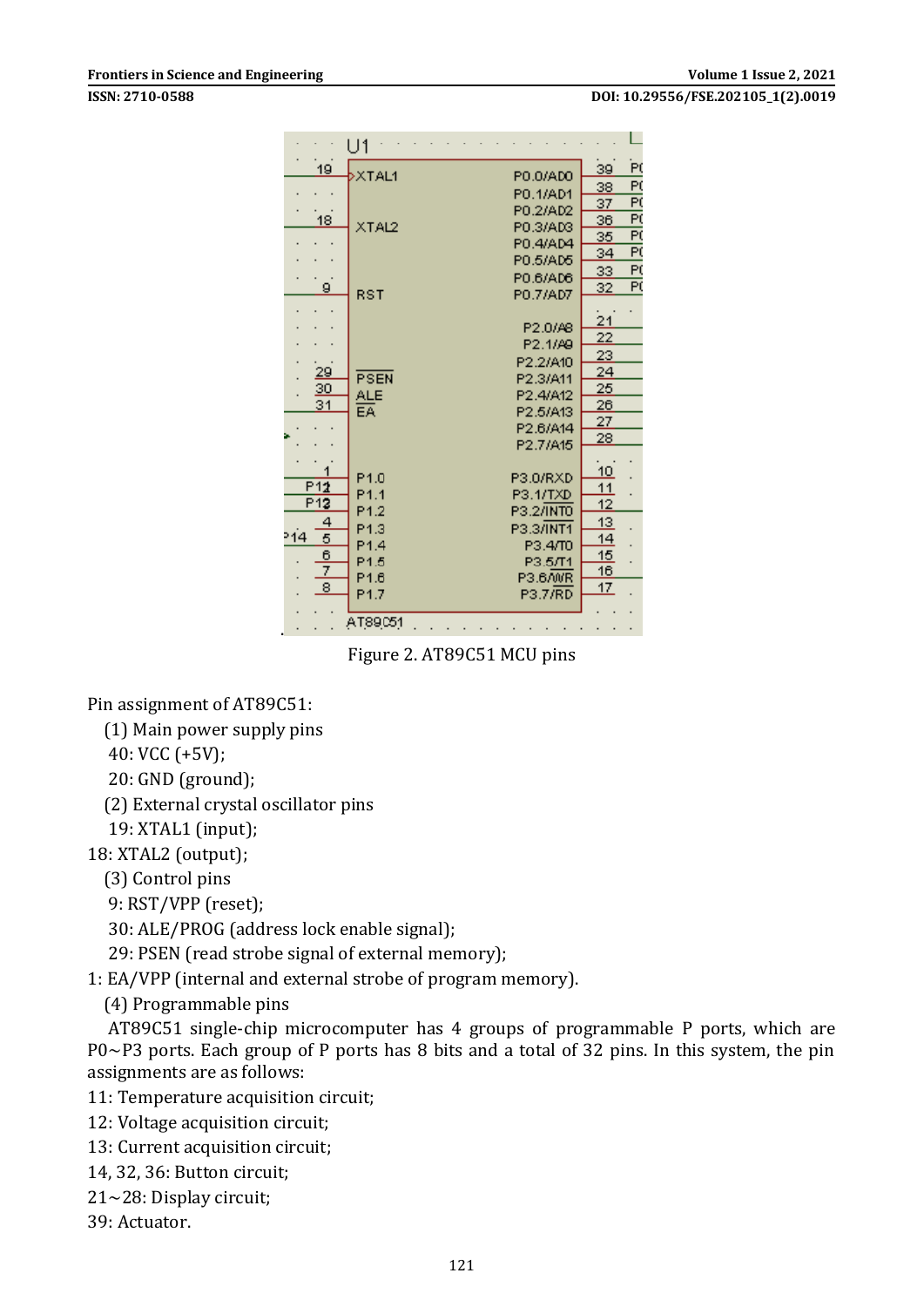#### **3.2. Temperature Sensor**

The temperature sensor of this system adopts DS18B20 digital temperature sensor, which has the characteristics of high integration and stable operation. The pin diagram is shown in Figure 3.



Figure 3. DS18B20 digital temperature sensor pin

#### **3.3. Voltage sensor**

This system selects EVS-C53 voltage sensor to collect voltage data, which has the characteristics of high accuracy, high linearity, small size, stable operation, and can adapt to different working environments. The pin diagram is shown in Figure 4.



Figure 4. EVS-C53 voltage sensor pin diagram

### **3.4. Current sensor**

This system uses HZIE-C4C current sensor to collect current data, which has the characteristics of high accuracy, high linearity, simple structure, stable operation, and can adapt to various working environments. The pin diagram is shown in Figure 5.



Figure 5. HZIE-C4C current sensor pin diagram

### **3.5. LED display device**

This system uses four digital tubes to display data, and its pin diagram is shown in Figure 6.



Figure 6. LED display device pin diagram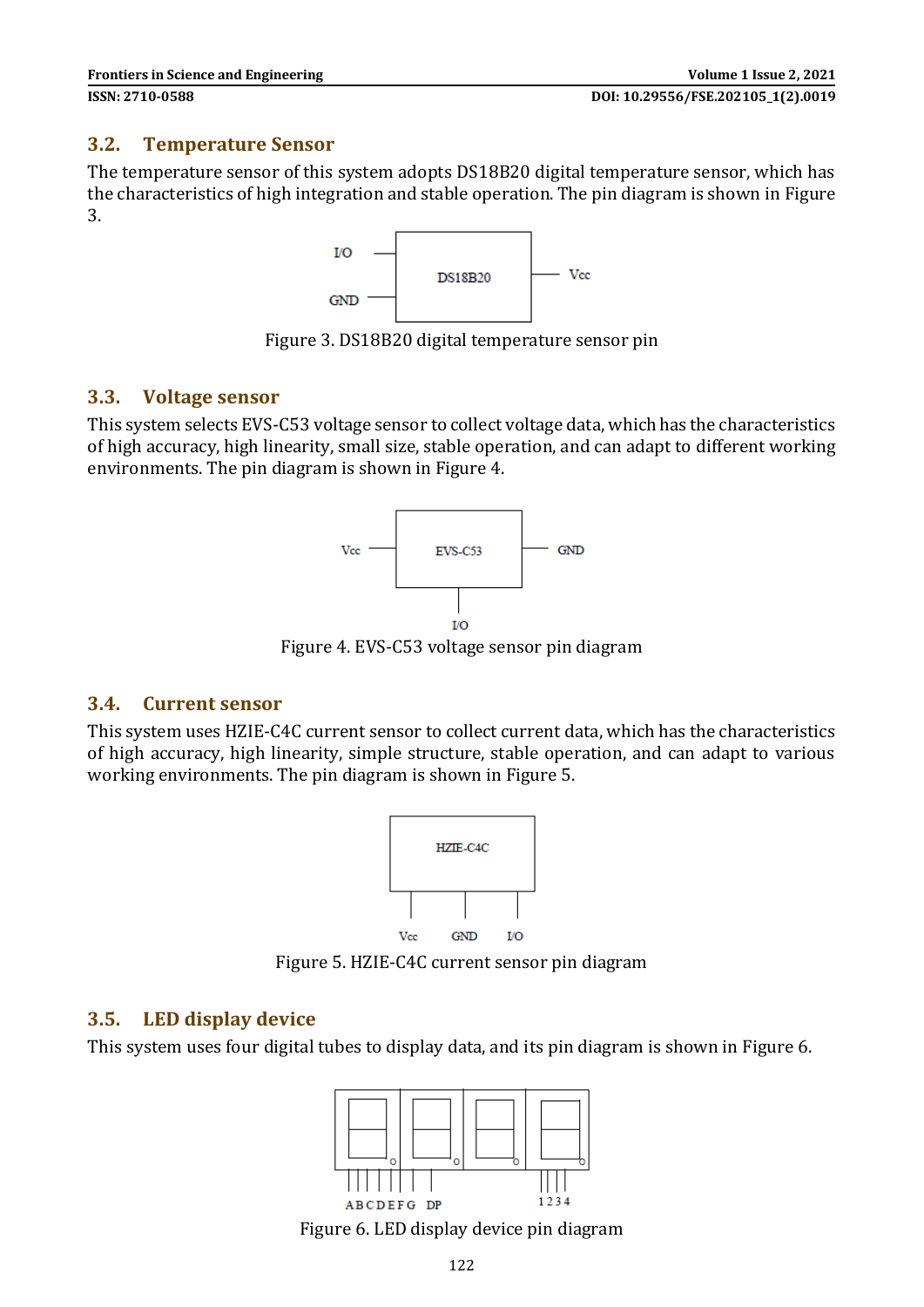## **4. Hardware circuit design**

#### **4.1. The smallest system of MCU**

This system chooses one-chip computer AT89C51 as the control center, its minimum system is shown as in Fig. 7.

The clock circuit itself is an oscillating circuit and an important part of the smallest system of the single-chip microcomputer. It can provide a time sequence, so that the microcontroller runs in accordance with this sequence. It is generally composed of a crystal oscillator, a crystal oscillator control chip and a capacitor, and is usually connected to the XTAL3 and XTAL2 pins of the single-chip microcomputer.

In order to prevent the system from not working properly due to various system or human reasons, this system has designed a reset circuit so that the single-chip microcomputer can run again. This circuit is composed of electrolytic capacitors, resistors and buttons.



Figure 7. The smallest system of single-chip microcomputer

### **4.2. Temperature detection circuit**

In order to avoid accidents caused by the high temperature of the battery during charging, the temperature detection circuit is designed in this system. The circuit sends the detected actual value to the single-chip microcomputer, and the single-chip compares the actual value obtained with the preset value. When the actual temperature is higher than the preset value, the singlechip microcomputer outputs a control signal to control the action of the relay switch contacts, cut off the charger input circuit, and stop charging the battery. The temperature detection circuit is shown as in Fig. 8.



Figure 8. Temperature detection circuit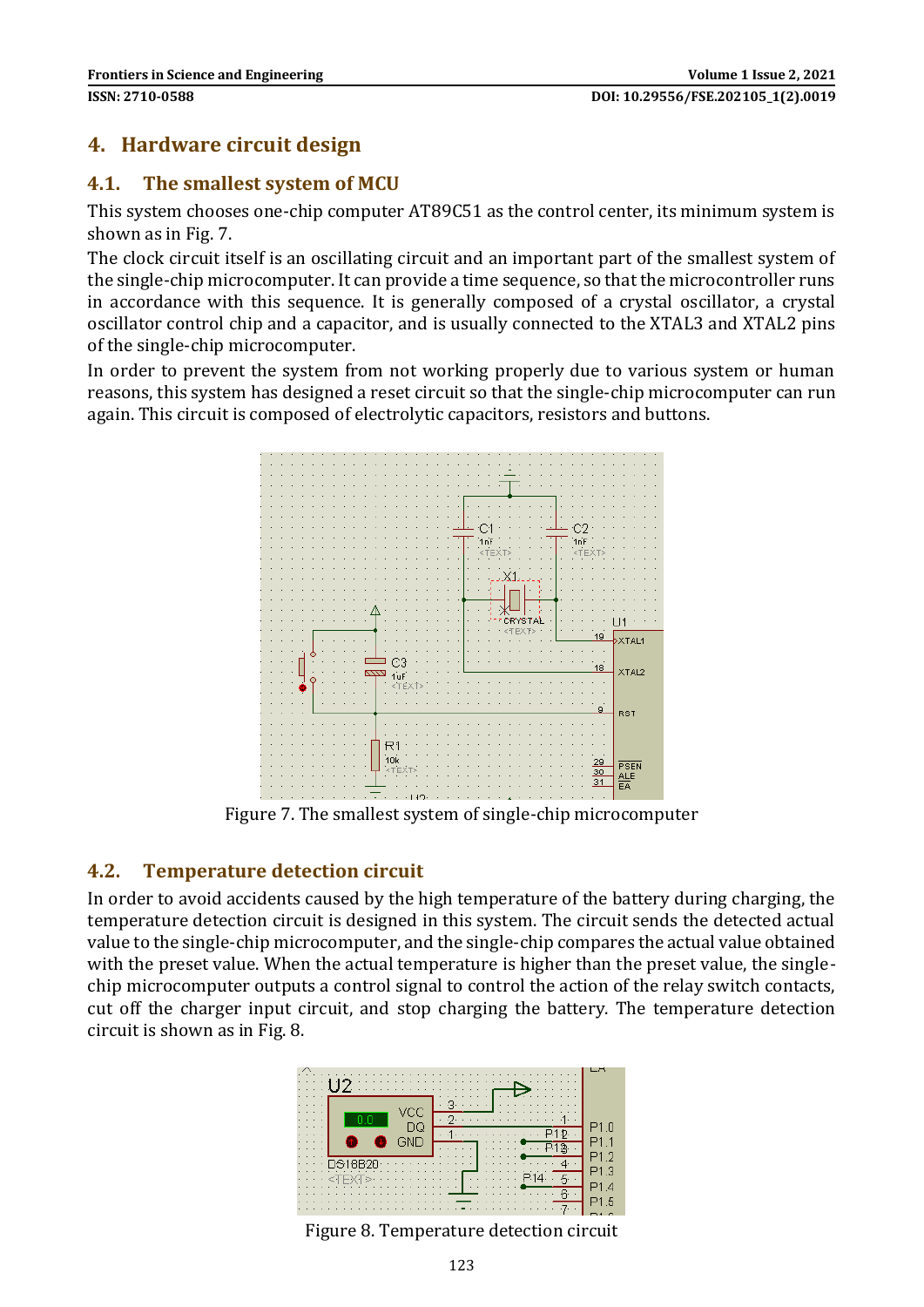#### **4.3. Voltage detection circuit**

In order to prevent the charger's output voltage from being too high or too low during charging to cause damage to the battery and even cause accidents, the system has designed a voltage detection circuit. The circuit sends the detected data to the microcontroller, and the microcontroller compares the actual voltage collected with the preset value. When the actual voltage value exceeds the preset value range, the single-chip microcomputer outputs a control signal, controls the relay switch contact action, cuts off the charger input circuit, and stops charging the battery. The voltage detection circuit is shown in Figure 9.



Figure 9. Voltage detection circuit

#### **4.4. Current detection circuit**

In order to prevent the battery from being damaged when charging is too high or too low, and even cause accidents, the system designs a current detection circuit. The circuit sends the detected data to the microcontroller, and the microcontroller compares the actual current collected with the preset value. When the actual current value exceeds the preset value range, the single-chip microcomputer outputs a signal to control the action of the relay switch contact, cut off the charger input circuit, and stop charging the battery. The electric current detection circuit is shown as in Fig. 10.



Figure 10. Current detection circuit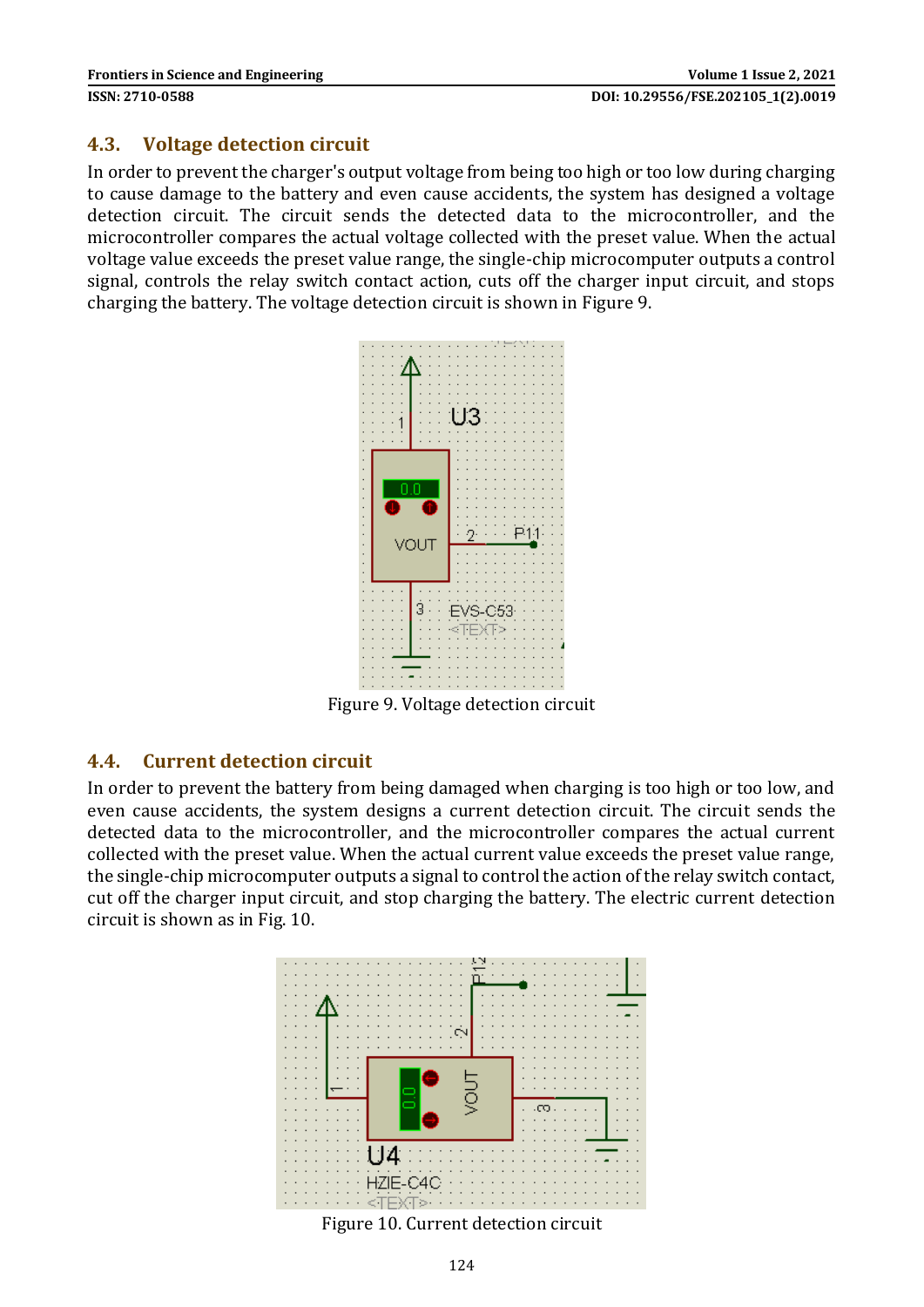#### **4.5. Relay control circuit**

When the actual data is higher than the safe value range, the single-chip microcomputer sends out a control signal. The signal is applied to the base through a transistor. At this time, the emitter is forward biased, the collector is reverse biased, and the transistor is turned on. Then the relay coil is energized, and the relay switch contacts act. The switch of the relay determines the energized state of the contactor coil, and the switch of the contactor determines the working state of the charger. Since there are no contactor related devices in the Proteus simulation software, the system uses a bulb instead of the contactor to detect whether the single-chip microcomputer sends a control signal. The relay control circuit is shown in Figure 11.



Figure 11. Relay control circuit

#### **4.6. Button circuit**

Figure 12 is a button circuit, used to set the threshold of each monitoring signal, and the threshold will be stored in the memory of the single-chip microcomputer at the same time. The function of the button S1 is to set the safety value, the function of the button S2 is the current value plus one, and the function of the button S3 is the current value minus 1. The setting key is used to set the highest and lowest safe values of temperature, voltage and current. Singleclick is the highest value, and double-click is the lowest value. The plus one and minus one keys are used to adjust the entered value. Click the plus one key to increase the value by 0.1, and click the minus one key to subtract 0.1.



Figure 12. Button circuit

### **4.7. Display circuit**

Because the safety value of the system is greatly affected by the environment, electric vehicles are in different environments, and the safety value of the system needs to be appropriately modified according to different environments, and the display circuit can display the highest safety value, the lowest safety value and the collected data set by the current user , The user can modify the threshold appropriately according to the displayed value and the environment. The display circuit is shown in Figure 13. Among them, 1, 2, 3, 4 are display interfaces,  $Q1 \sim Q4$ control the common terminal, and the digital tube can only display when the transistor of the common terminal circuit is energized.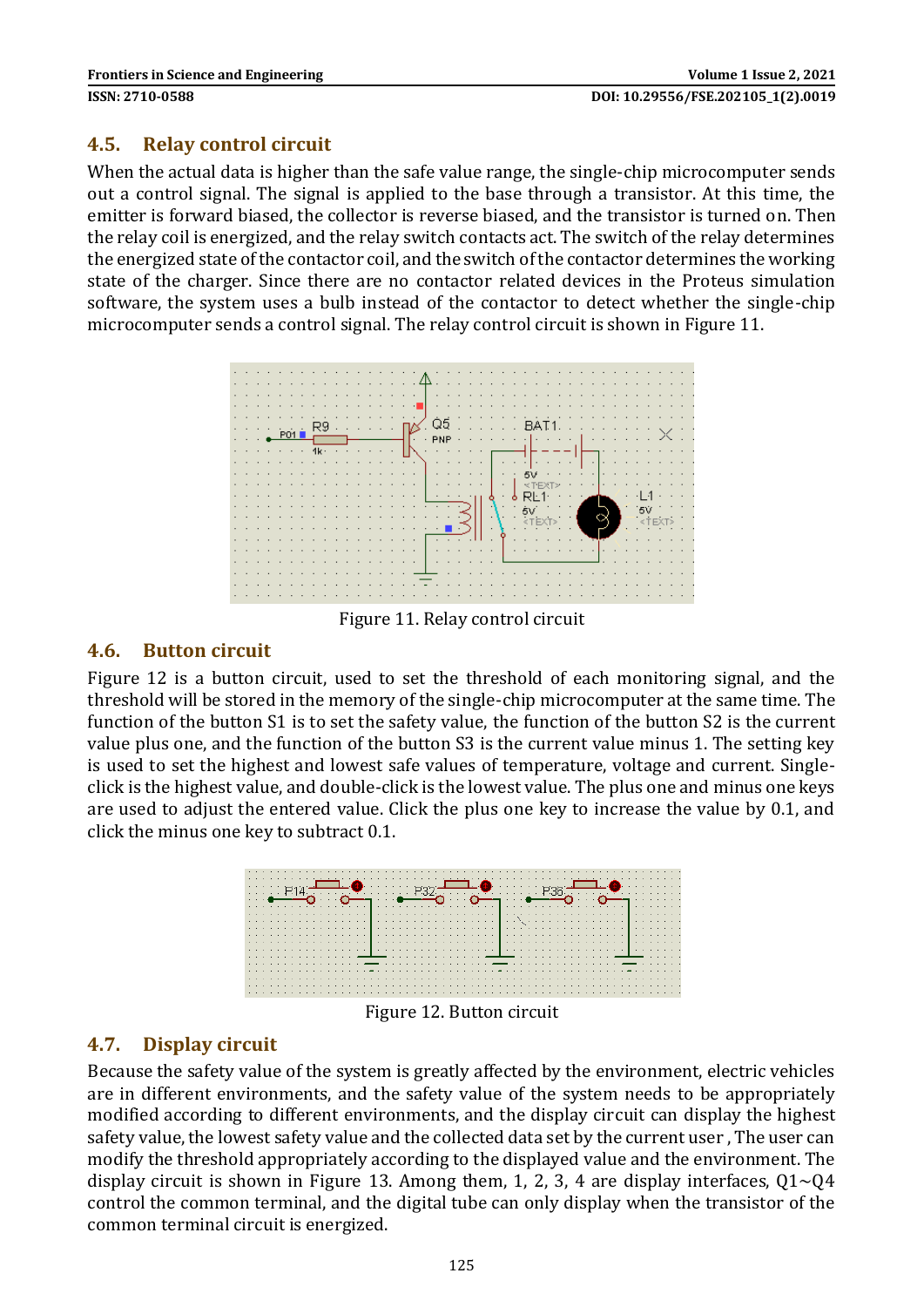



Figure 13. Display circuit

#### **5. Software design**

When starting to run the program, you must first run the initialization program of each module, and then set the preset value, after finishing it, enter the main loop. In the main loop program, first. First, the sensor collects the actual parameters of temperature, voltage, and current, and displays them on the display, and then compares the actual value with the preset value. When the actual value exceeds the preset value, the single-chip microcomputer outputs control signals to control the working status of the actuators. The main program flow chart is shown in Figure 14.



Figure 14. Main program flow chart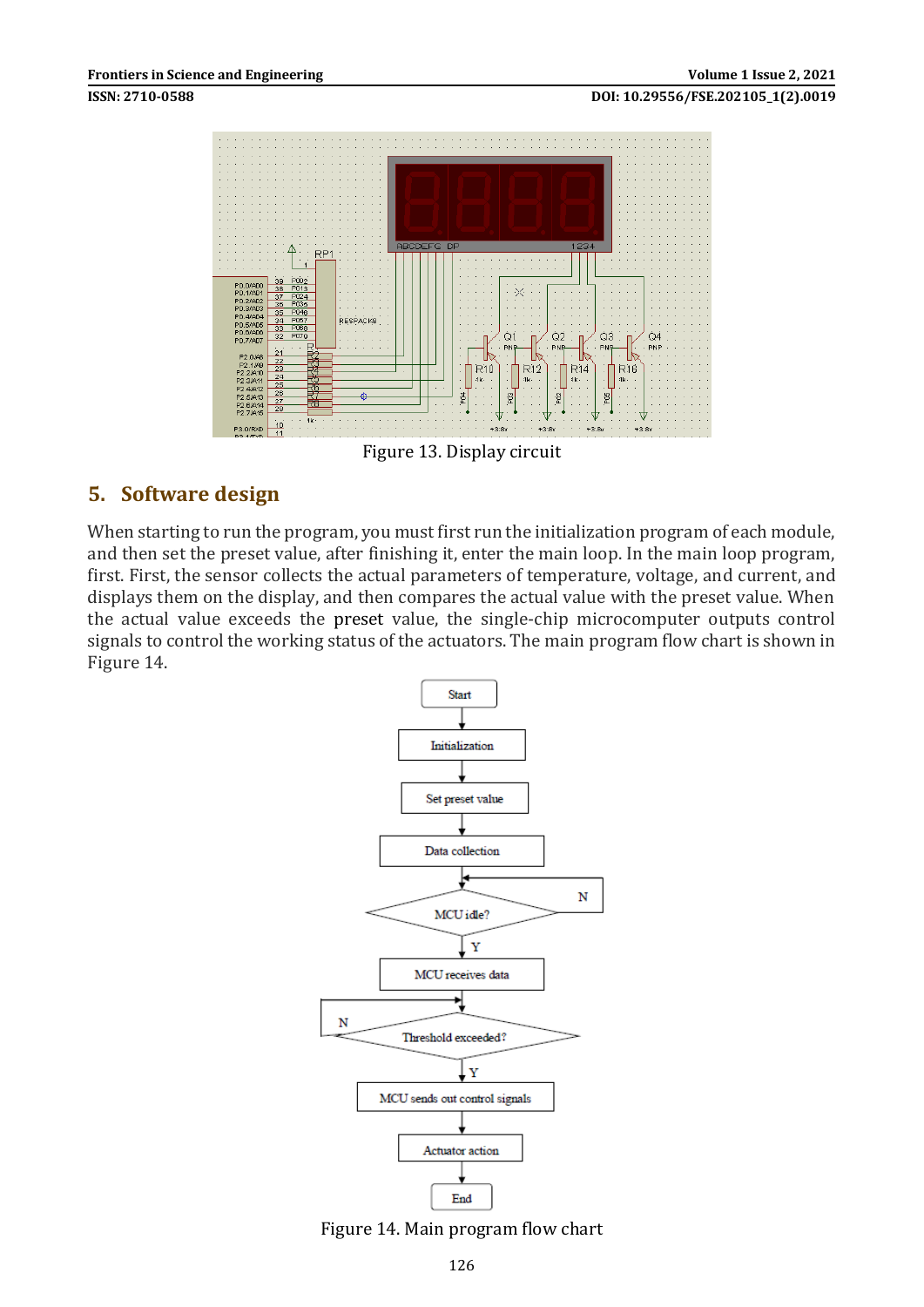During the charging process, the temperature sensor detects the temperature of the battery at all times and transmits it to the single-chip microcomputer. The microcontroller compares the actual temperature value with the preset value. When the actual temperature is lower than the safe value, the single-chip microcomputer outputs a low level, the relay normally open switch is opened, the contactor normally closed switch is closed, and the charger is charged; when the actual value is higher than the safe value, the single-chip microcomputer outputs a high level and the relay normally closed switch When closed, the normally closed switch of the contactor is opened, and the charger is immediately cut off.

In the charging process, the voltage sensor detects the real-time value of the output voltage of the charger at all times and sends it to the single-chip microcomputer. The microcontroller compares the actual data with the safe value. When the actual voltage is within the safe value range, the single-chip microcomputer outputs low level, the relay switch does not act, the contactor normally closed switch is closed, and the charger is charged; when the actual value exceeds the safe value range, the single-chip microcomputer outputs high level, the relay switch acts, and touches When the normally closed switch of the charger is disconnected, the charger will be powered off immediately.

During the charging process, the current sensor collects the real-time value of the output current of the charger at all times and transmits it to the single-chip microcomputer. The microcontroller compares the actual data with the safety value. When the actual current is within the safe value range, the microcontroller I/O outputs low level, the relay switch does not act, and the contactor normally closed switch is closed. Charge the charger; when the actual value exceeds the safe value, the microcontroller I/O outputs high level, the relay switch acts, the contactor normally closed switch is disconnected, and the charger is immediately powered off.

## **6. Simulation results**

This design uses proteus software to simulate. First, import the HEX file of the pre-written program into the microcontroller, and then start the simulation. First click the setting button to set the highest safety value and the lowest safety value, press the plus one key and minus one key to adjust the value. Here, in order to show the simulation results more concisely, the three data of temperature, voltage and current are simulated separately. Since there is no contactor in Proteus, in the simulation of this system, the contactor is replaced by a light bulb, and the on and off of the light bulb represents the on-off of the contactor switch.

### **6.1. System temperature control simulation results**

After consulting the relevant information of electric vehicle batteries, we can know that for general lead-acid batteries, when the temperature is higher than  $70^{\circ}$ C, it will affect the service life of the battery and even cause safety hazards. Therefore, here, the system sets the highest safety value to 70.0 $\degree$ C. When the actual temperature is 10.0 $\degree$ C, because within the safe value range, the single-chip microcomputer outputs a low level, the relay switch is turned off, and the light bulb is off, which means that the contactor normally closed switch is closed and the charging circuit is energized. When the battery temperature is within the safe value range, the simulation result is shown in Figure 15.

When the actual temperature value is  $71^{\circ}$ C, because it is higher than the safe value, the singlechip microcomputer sends out a high-level control signal, the relay switch is closed, and the light bulb is on, which means that the contactor normally closed switch is disconnected and the charging circuit is disconnected. When the battery temperature is higher than the safe value, the simulation result is shown in Figure 16.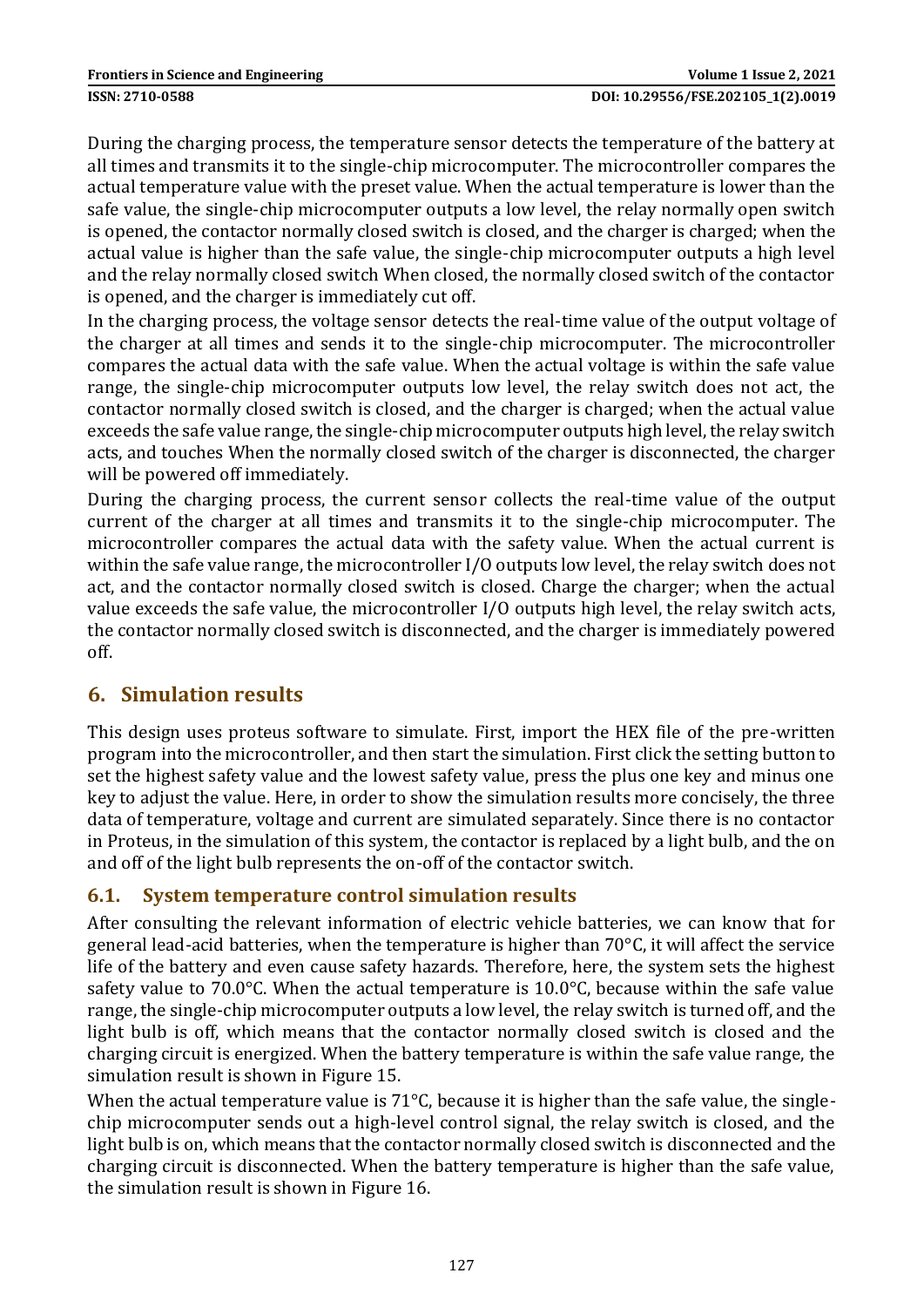

Figure 15. The battery temperature is within a safe range



Figure 16. The battery temperature is higher than the safe value

### **6.2. System voltage control simulation results**

Take an electric vehicle with four batteries as an example. Its rated voltage is 48V, and the safe output voltage of its charger is 57.6V~60.0V. If the charging voltage is too high or too low, the service life and safety of the battery will be reduced. Therefore, in this simulation experiment, the system sets the highest safety value to 60.0V and the lowest value to 57.6V. When the actual voltage value is 58.0V, because within the safe value range, the single-chip microcomputer sends out a low-level control signal, the relay switch is turned off, and the light bulb is off, which means that the contactor normally closed switch is closed and the charging circuit is energized. When the actual voltage is within the safe value range, the simulation result is shown in Figure 17.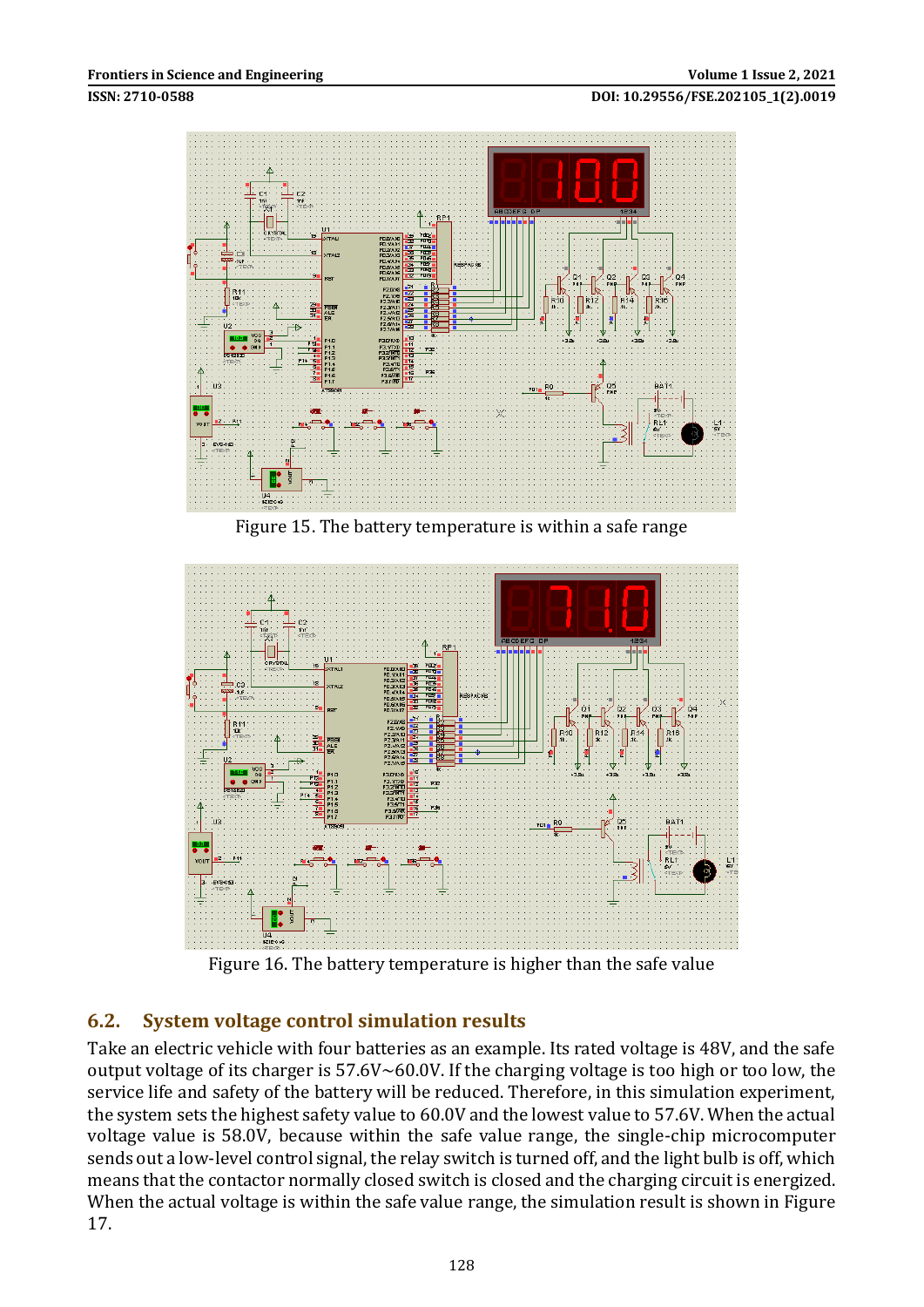#### **ISSN: 2710-0588 DOI: 10.29556/FSE.202105\_1(2).0019**



Figure 17. The actual voltage is within the safe value range

When the actual voltage value is 61.0V, because it is higher than the highest safe value, the single-chip microcomputer sends out a high-level control signal at this time, the relay switch is closed, and the light bulb is on, which means that the contactor normally closed switch is disconnected and the charging circuit is disconnected. When the actual voltage exceeds the safe value range, the simulation result is shown in Figure 18.



Figure 18. The actual voltage exceeds the safe value

### **6.3. System current control simulation results**

When the electric vehicle is charging, if the charging current is too large, the battery liquid will heat up, which will affect its life, even explode, and cause an accident. Therefore, the most suitable charging current for electric vehicle batteries is one-tenth to one-twentieth of the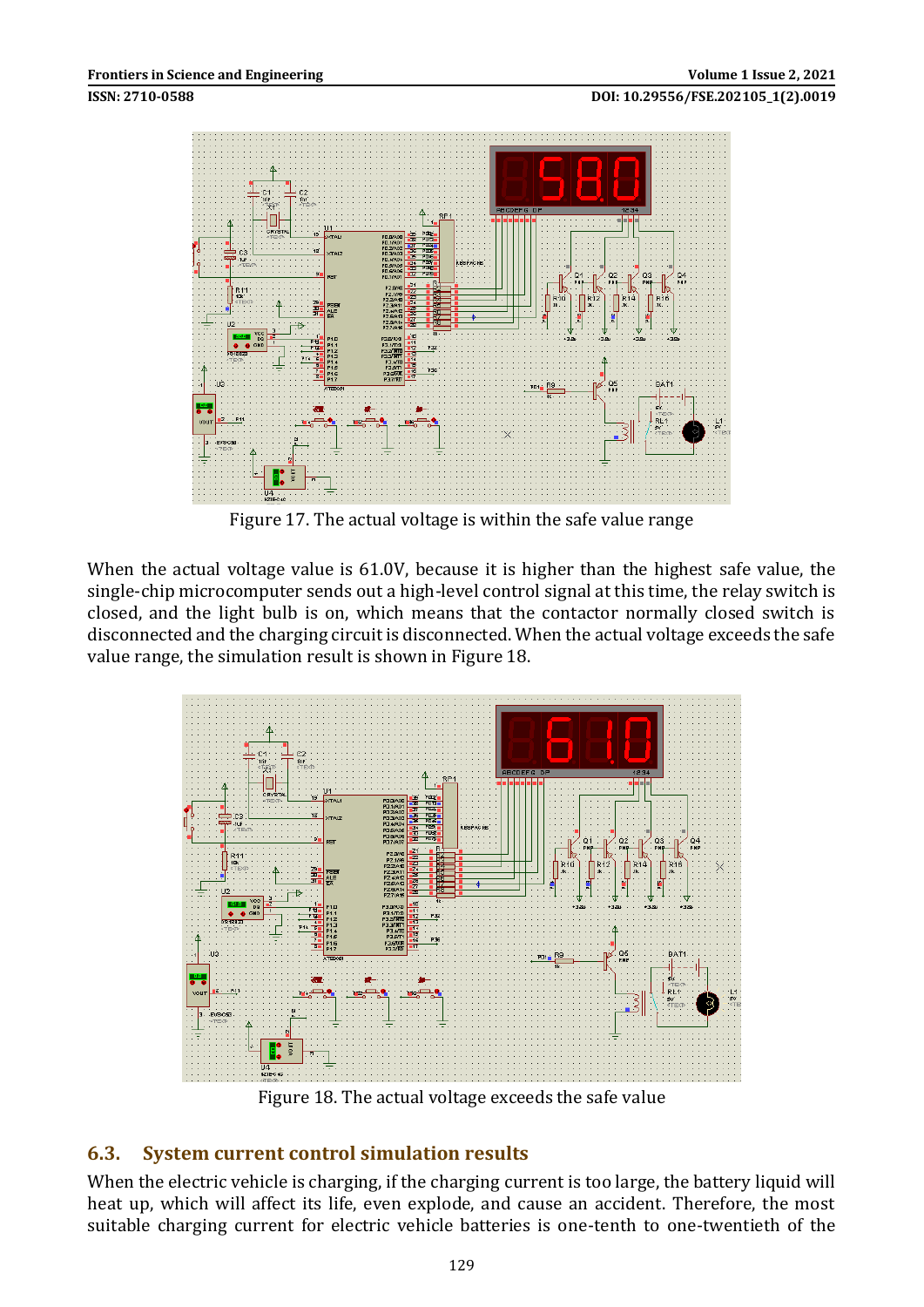battery capacity. Since the batteries currently on the market are generally 20AH~30AH, the safe charging current is 1A~3A. When the actual value is 2.0A, because it is within the safe value range, the single-chip microcomputer sends out a low-level control signal, the relay switch is turned off, and the bulb is off, which means that the contactor normally closed switch is closed and the charging circuit is energized. When the actual current is within the safe value range, the simulation result is shown in Figure 19.



Figure 19. The actual current is within the safe value range

When the actual value is 4.0A, because it is higher than the safe current, the single-chip microcomputer sends out a high-level control signal, the relay switch is closed, and the bulb is on, which means that the contactor normally closed switch is disconnected and the charging circuit is disconnected. When the actual current exceeds the safe value range, the simulation result is shown in Figure 20.



Figure 20. The actual current exceeds the safe value